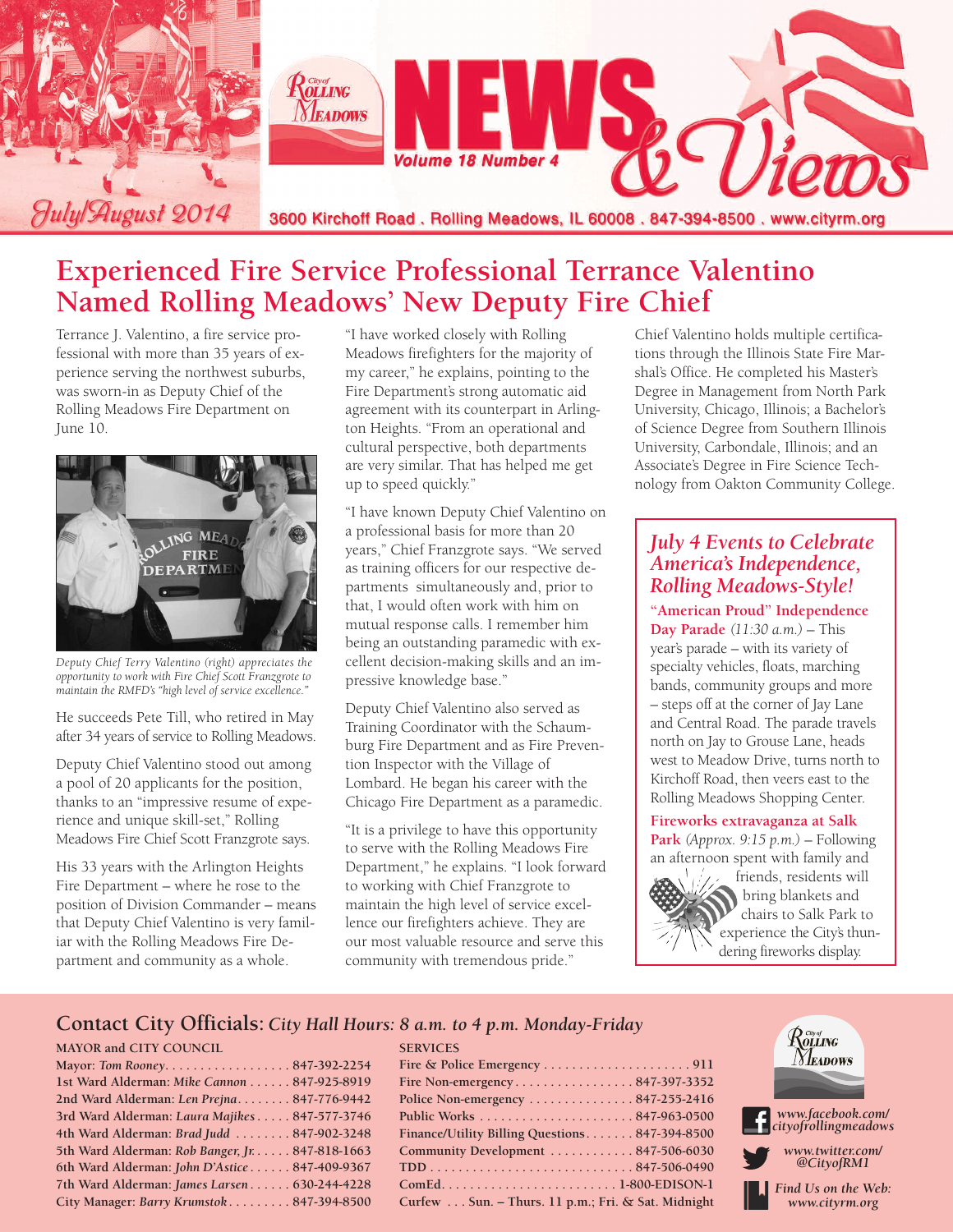## **Foundation Supports City-Sponsored Events**

Tax-Deductible contributions to the Rolling Meadows Community Events Foundation support City-sponsored activities held throughout the year.

Citizen donations help offset the costs of staging community events such as the Memorial Day observance (right), annual veterans' dinner, Independence Day festivities and holiday tree lighting, as well as ongoing maintenance for the Rolling Meadows Historical Museum.

The Foundation has also supported the City's National Night Out celebration in years past.

To date, the Foundation has raised more than \$20,000. City officials encourage continued support from community members to ensure events funding is available for years to come.

Residents and businesses who would like to contribute should make checks payable to *Rolling Meadows Community Events Foundation* and submit them to:

**City of Rolling Meadows Community Events Foundation 3600 Kirchoff Road Rolling Meadows, IL 60008**





## **City Honors Veterans**

Rolling Meadows officials saluted those who paid the ultimate price defending America during a May 24 Memorial Day observance (top) at the Carillon Tower, which featured a keynote address by Col. Robert Carlson (left, with Veterans Committee Chair Robert Smith). Prior to the ceremony, scores of veterans proudly marched in the City's annual Memorial Day Parade (bottom).



## **Farmers & Food Trucks Events Generate Growing Community Interest**

Farmers & Food Trucks continues its impressive sophomore season with an expanded number of vendors and attractions for residents of all ages. Upcoming events will take place Saturdays, July 26, August 23, and September 27.

Held in the City Hall Parking lot from 10 a.m. – 2 p.m., guests will find fresh, locally-grown produce, fresh flavors served

*Farmers & Food Trucks* **Saturday, July 26 Saturday, August 23 Saturday, September 27** *All events held 10 a.m. – 2 p.m. in the City Hall parking lot (3600 Kirchoff Road)*

up by a variety of food trucks, handmade crafts available for sale by talented local artists, and much more.

"Feedback from our guests following previous events has been very positive," City Manager Barry Krumstok says. "We invite residents who have not yet attended to come by and see what Farmers & Food Trucks has to offer – and bring a friend!"

Residents who wish to volunteer for this year's program may contact Deb Austerlade at *austerladed@cityrm.org* or 847- 394-8500.

Local vendors who are interested in joining this year's Farmers & Food Trucks roster will find additional information



*Guests purchase bison meat, available in a variety of cuts, at a recent Farmers & Food Trucks event.*

and registration forms on the City's Website, **www.cityrm.org**.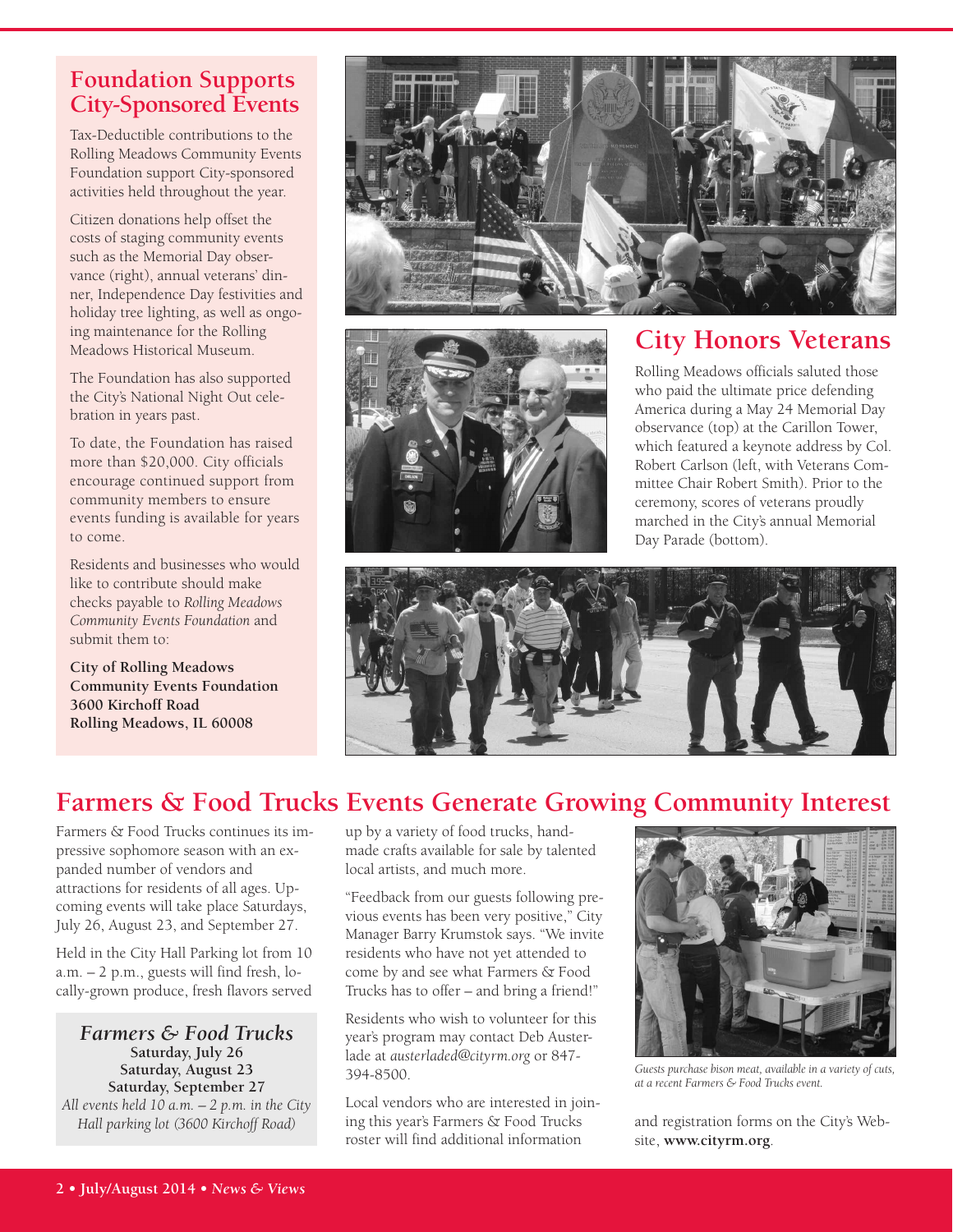# **Three Refuse Employees Injured by Unsecured Sharps; Proper Disposal Methods Essential to Prevent Infection Risk**

Three City refuse employees were exposed to potential infection and other health risks after being injured by hypodermic needles that were mixed in with regular household refuse, Public Works Director Fred Vogt reports. The injuries focus attention on the importance of properly disposing of these items, known as "sharps."

To help prevent additional injuries, Public Works offers residents locking, quartsized plastic containers, so that residents who administer home injections may safely dispose of their used sharps.

Containers are available **free of charge** at the Public Works Department, 3900 Berdnick Street. Once filled, residents may return containers to Public Works for a new one.

The program, administered by the Solid Waste Agency of Northern Cook County (SWANCC), prevents sharps from entering the waste stream, and protects residents and refuse workers from injury.

The employee injuries all occurred in the last few months. In accordance with established Public Works policy, each employee was immediately treated at

Northwest Community Hospital and administered proper follow-up treatment, as required. Citing patient confidentiality laws, Public Works cannot comment on the employees' condition.

Vogt emphasizes that refuse employees are not the only ones at risk of injury from unsecured sharps. He shudders at the thought of a child finding a stray needle that has fallen out of a garbage bag awaiting pickup.

"Syringes, epinephrine auto-injectors and hypodermic needles can easily pierce a garbage bag and injure someone if they are not secured in a safe container," Vogt explains. "Refuse workers are not the only ones who may be affected. Family members, children and pets are also potentially at risk for injury."

Other precautions residents may take to ensure the safe disposal of sharps and reduce the potential for injury include:

- **Use strong containers** Place used sharps in a strong plastic or metal container with a tightly-secured lid (i.e. bleach or liquid detergent bottle).
- **Avoid glass** Glass jars should never be used as a sharps container because the glass

# **City Briefs**  $\cdot$

**Rebuilt Commuter Drive Opens to Vehicles** – Motorists again have eastbound access to the Arlington Park Metra station from Rohlwing Road, following completion of a \$1.4 million project to rebuild Commuter Drive. The project, covered entirely by federal highway funding, made much-needed improvements to the 40-year-old access road.

**Frozen Dessert & Coffee Bar to Open Downtown** – Plans for a new café that will serve frozen desserts and coffee at the site of the former Ray's Auto (3001 Kirchoff Road) were approved by City Council in June.

The new establishment, to be called Comet, will feature outdoor patio seating and a drive-through. Owner Craig Carlson, of Arlington Heights, says the café will open in 2015.

**Chamber to Co-Host July 25 Golf Outing** – The Rolling Meadows Chamber of Commerce has partnered with its counterpart in Hanover Park to host a multichamber golf outing Friday, July 25, at Fox Run Golf Links, Elk Grove Village. For more information and to register, visit **www.rmchamber.org** or call 847- 398-3730.

**Meadows Christian Fellowship to Present Aug. 1 Screening of** *Frozen* – Meadows Christian Fellowship's "Cinema Under the Stars" program series will present a free outdoor screening of *Frozen*, Friday, August 1, beginning at dusk. Bring family, friends, chairs and blankets to 2401 Kirchoff Road, and enjoy this Oscar-winning film on a 150-ft. screen. Concessions will be available. For more information, call 847-255-8764 or visit **www.meadowsfamily.org**.

may break and compound the hazard.

• **Keep sharps separate from recyclables** – Recyclable containers should not be used for disposing of sharps unless clearly labeled as such. Sharps are not recyclable.

For more information on safe sharps disposal, contact Public Works at 847-963-0500 or review the City's refuse guidelines, available at **www.cityrm.org/ PublicWorks**.



## *Welcome New Businesses*

Affluent Technologies, Inc. – *Software development* 2260 Hicks Rd. #406 (224-324-4400)

Best Trucking BBQ – *Mobile food truck* 3800 Golf Rd. (630-347-7718)

Deli Time LLC – *Commercial food service & catering* 3800 Golf Rd. #101 (847-545-6830)

Lensink Agency – *Insurance* 3338 Kirchoff Rd. (847-397-7818)

Powered by Ivan – *Personal training studio* 505 Newport Dr. #2 (224-207-1762)

Prime Lending – *Mortgage lending* 3701 Algonquin Rd. #875 (847-719-8485)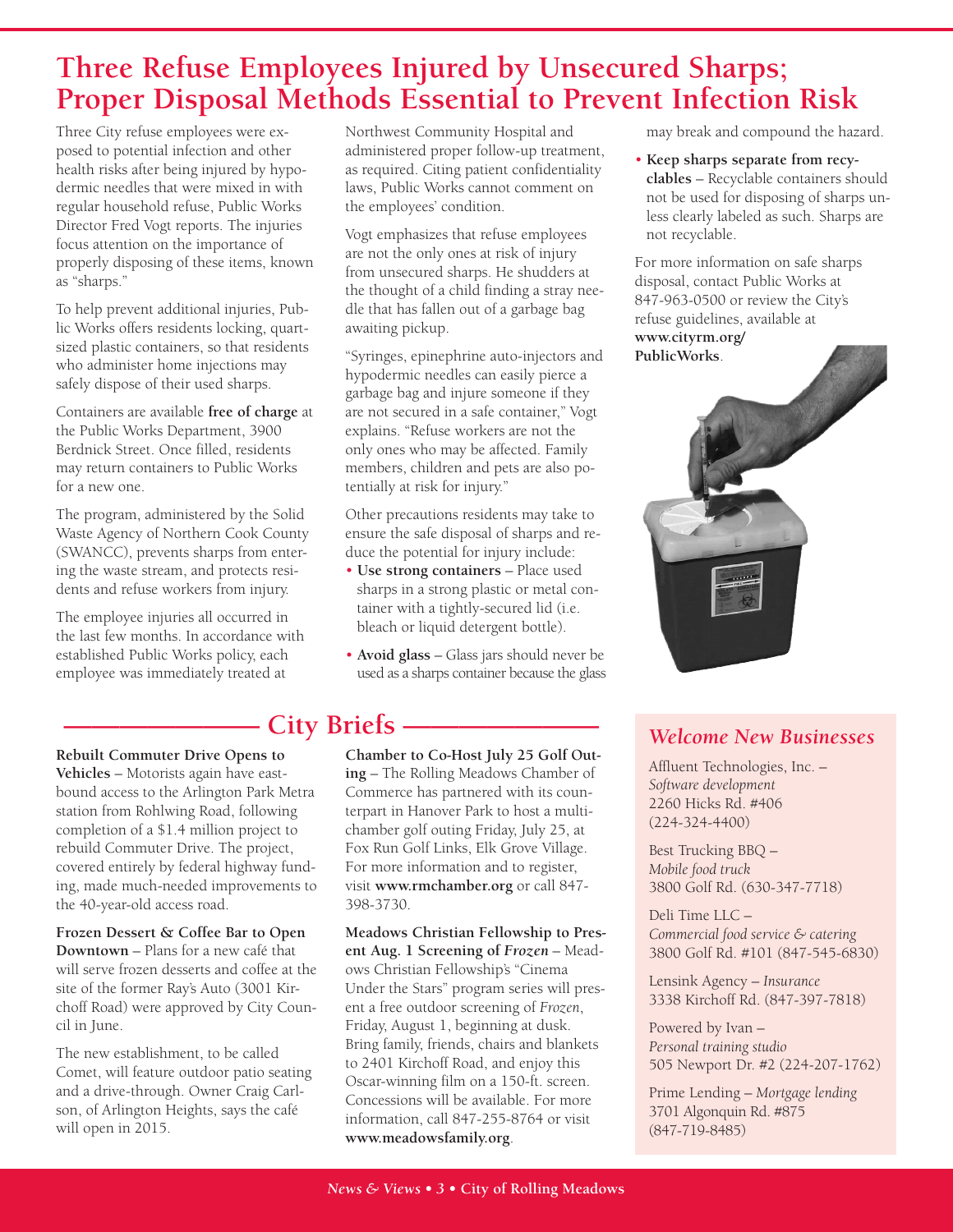| <i>July 2014</i> |                                                                                     |                                                                                                                                                                                                |           |                                                                |                                                                                                                                                                                  |                                                                                                                                                          |  |  |
|------------------|-------------------------------------------------------------------------------------|------------------------------------------------------------------------------------------------------------------------------------------------------------------------------------------------|-----------|----------------------------------------------------------------|----------------------------------------------------------------------------------------------------------------------------------------------------------------------------------|----------------------------------------------------------------------------------------------------------------------------------------------------------|--|--|
| Sunday           | Monday                                                                              | Tuesday                                                                                                                                                                                        | Wednesday | Thursday                                                       | Friday                                                                                                                                                                           | Saturday                                                                                                                                                 |  |  |
|                  |                                                                                     | <b>Economic Development</b><br>Committee, 6 pm<br><b>Salt Creek Cleanup Planning</b><br>Meeting, 6 pm<br><b>Environmental Committee, 7 pm</b><br>Plan Commission, 7:30 pm,<br>all at City Hall |           | 3                                                              | <b>Independence Day 4</b><br>"American Proud" Parade,<br>11:30 a.m.<br><b>Fireworks at Salk Park (Dusk)</b><br>City Hall; Public Works closed.<br>Refuse pickup delayed one day. |                                                                                                                                                          |  |  |
| 6                |                                                                                     | 8<br>Crime Stoppers,<br>5:30 pm<br><b>City Council Meeting,</b><br>7:30 pm, both at City Hall                                                                                                  | $\Omega$  | Adjudication Hearing, 10<br>1 pm, City Hall                    | <b>Cruise Nights</b> , 6-8:30 pm, 11<br>2401 Kirchoff Road<br><b>Flick &amp; Float: Monsters Uni-</b><br>versity, 8:30 pm, Plum Grove<br>Park Pool                               | Blood Drive, 8 am-2 pm, 12<br>City Hall                                                                                                                  |  |  |
| 13               | <b>Board of Fire &amp;</b><br>14<br><b>Police Commissioners.</b><br>9 am, City Hall | City Council Commit-15<br>tee of the Whole, 7:30 pm,<br><b>City Hall</b>                                                                                                                       | 16        | <b>Adjudication Hearing 17</b><br>(Red Light), 2 pm, City Hall | <b>Cruise Nights</b> , 6-8:30 pm, 18<br>2401 Kirchoff Road                                                                                                                       | 19                                                                                                                                                       |  |  |
| 20               | <b>Water bills due</b><br>21                                                        | <b>City Council Meeting, 22</b><br>7:30 p.m., City Hall                                                                                                                                        | 23        | 24                                                             | Cruise Nights, 6-8:30 pm, 25<br>2401 Kirchoff Road                                                                                                                               | <b>Farmers &amp; Food</b><br>26<br>Trucks, 10 am-2 pm,<br>City Hall                                                                                      |  |  |
| 27               | 28                                                                                  | 29                                                                                                                                                                                             | 30        | 31                                                             |                                                                                                                                                                                  | $\mathcal{R}^{\tiny{{\scriptscriptstyle{{G\!\mathit{w}}}{\scriptscriptstyle{{\mathit{w}}}}}}}_{{\scriptscriptstyle{\mathit{OLLING}}}}$<br><b>Neadows</b> |  |  |

| August 2014 |                                                                                     |                                                                                                                                                                                                       |                                                                                                                                                                                                                                         |                                                                |                                                                                                                                                                  |                                                                                                                                                                      |  |  |  |
|-------------|-------------------------------------------------------------------------------------|-------------------------------------------------------------------------------------------------------------------------------------------------------------------------------------------------------|-----------------------------------------------------------------------------------------------------------------------------------------------------------------------------------------------------------------------------------------|----------------------------------------------------------------|------------------------------------------------------------------------------------------------------------------------------------------------------------------|----------------------------------------------------------------------------------------------------------------------------------------------------------------------|--|--|--|
| Sunday      | Monday                                                                              | Tuesday                                                                                                                                                                                               | Wednesday                                                                                                                                                                                                                               | Thursday                                                       | Friday                                                                                                                                                           | Saturday                                                                                                                                                             |  |  |  |
|             | Routing<br><b>NEADOWS</b>                                                           |                                                                                                                                                                                                       | Keep updated on City news with Rolling Meadows'<br>electronic newsletter, E-News & Views,<br>published in February, April, June, August,<br>October and December. Each newsletter is<br>archived on the City's Website, www.cityrm.org. |                                                                | Cruise Nights, 6-8:30 pm,<br>2401 Kirchoff Road                                                                                                                  | Community Bike Ride, 2<br>6 p.m. gathering, 7 p.m. ride,<br>Fratello's Hot Dogs,<br>3301 Kirchoff Road<br><b>Cornfest</b> , 11 a.m. to 7 p.m.,<br>2720 Kirchoff Road |  |  |  |
|             |                                                                                     | <b>National Night Out.</b><br>6-8:30 pm, 3705 Pheasant Dr.<br><b>Economic Development</b><br>Committee, 6 pm<br><b>Environmental Committee, 7 pm</b><br>Plan Commission, 7:30 pm,<br>all at City Hall | <b>Zoning Board of</b><br>Appeals, 7:30 pm, City Hall                                                                                                                                                                                   | <b>Adjudication Hearing</b><br>(Parking), 2 pm, City Hall      | Cruise Nights, 6-8:30 pm, 8<br>2401 Kirchoff Road<br>Duck Race, 7 pm<br>Flick & Float: Despicable Me 2,<br>8:30 pm, both at Nelson<br><b>Sports Complex Pool</b> | 9                                                                                                                                                                    |  |  |  |
| 10          | <b>Board of Fire &amp;</b><br>11<br><b>Police Commissioners.</b><br>9 am, City Hall | Crime Stoppers,<br>12<br>$5:30$ pm<br><b>City Council Meeting,</b><br>7:30 pm, both at City Hall                                                                                                      | Urban Affairs Commit-13<br>tee, 5:45 p.m., City Hall                                                                                                                                                                                    | <b>Adjudication Hearing, 14</b><br>1 pm, City Hall             | <b>Cruise Nights</b> , 6-8:30 pm, 15<br>2401 Kirchoff Road                                                                                                       | 16                                                                                                                                                                   |  |  |  |
| 17          | 18                                                                                  | <b>City Council Commit-19</b><br>tee of the Whole, 7:30 pm,<br>City Hall                                                                                                                              | <b>Water bills due</b><br>20                                                                                                                                                                                                            | <b>Adjudication Hearing 21</b><br>(Red Light), 2 pm, City Hall | <b>Cruise Nights</b> , 6-8:30 pm, 22<br>2401 Kirchoff Road                                                                                                       | <b>Farmers &amp; Food</b><br>23<br>Trucks, 10 am-2 pm,<br>City Hall                                                                                                  |  |  |  |
| 24<br>31    | 25                                                                                  | City Council Meeting, 26<br>7:30 pm, City Hall                                                                                                                                                        | 27                                                                                                                                                                                                                                      | 28                                                             | Cruise Nights, 6-8:30 pm, 29<br>2401 Kirchoff Road                                                                                                               | 30 <sup>1</sup>                                                                                                                                                      |  |  |  |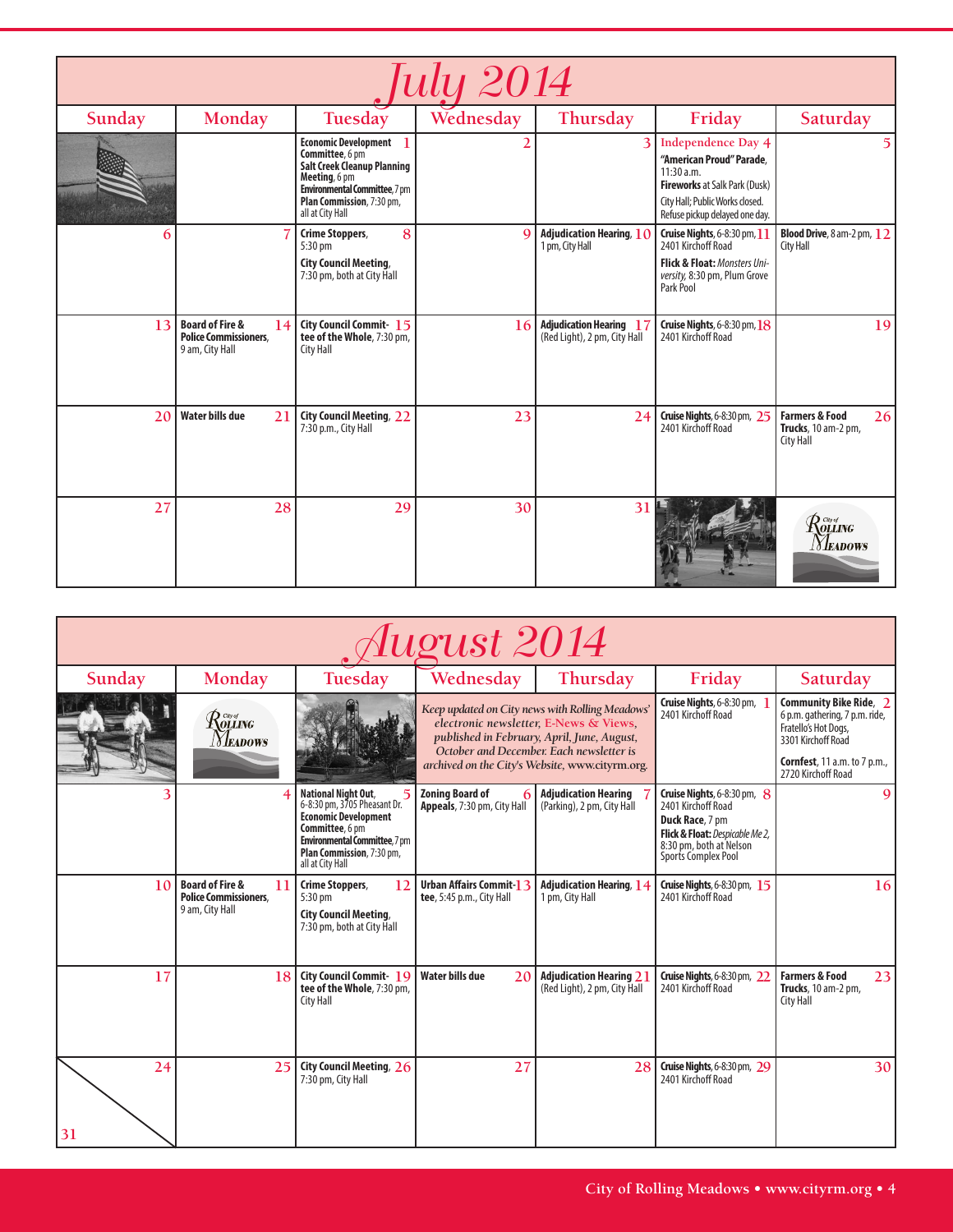## **City's Senior Handyman Program Serves as Blueprint for Regional Service Initiative**

The long-running success of Rolling Meadows' Senior Handyman Program was the inspiration and operational model for a new regional program that serves senior residents in neighboring communities, Community Development Director Valerie Dehner reports.

The Northwest Suburban Housing Collaborative's Senior Handyman Program is designed to help area seniors with minor household repairs at rates based on seniors' income. The Collaborative, a partnership between Rolling Meadows, Arlington Heights, Buffalo Grove, Mount Prospect and Palatine, established the program in response to the findings of a regional study that identified ways to expand residential housing opportunities and coordinate available services.

"Rolling Meadows was the only community that offered a senior handyman program, so it served as the blueprint for the Collaborative's pilot program," Dehner explains. "As with our City's handyman program, the objective is to help seniors with minor household repairs. It is one way to help elderly residents remain in their homes and maintain their independence."

Rolling Meadows' own handyman, Tom Thompson, is among the contractors who will participate in the program.

The regional program is being administered by the North West Housing Partnership (NWHP) on a one year trial basis.

Senior residents ages 65 and up who reside in the five communities that comprise the Northwest Housing Collaborative are eligible for the program's services. For more information, contact the NWHP at 847-969-0561 or **visit www.nwhp.net**.

## **Plastics Distributor to Move Headquarters to Rolling Meadows, Double Workforce**

Adams Plastics, a distributor of plastics used in everything from labels and reflective signs to automotive parts and medical equipment, will move its operations from Chicago to Rolling Meadows later this year.

The company, established in 1967, will operate from a 66,674 square foot facility located at 1125 Carnegie Street. The Rolling Meadows location offers a signifi-

cantly larger property than its current 40,000 square foot base of operations, and is necessary to facilitate continued business growth, Adams Plastics officials said.

All of the company's current employees will relocate to Rolling Meadows. The company also announced plans to double its workforce over the next five years and invest approximately \$1 million in property upgrades.

## **Park District's 'Flick & Float' Series to Feature Poolside Film Screenings**

The Rolling Meadows Park District will present poolside screenings of two family favorites this summer, as part of its "Flick & Float" series. Bring inner-tubes, rafts and other floatation devices, or relax in a comfortable pool deck chair, while enjoying these popular films:

- *Monsters University*, Friday, July 11, 8:30 p.m., at Plum Grove Park Pool (4001 Park Drive).
- *Despicable Me 2,* Friday, August 8, 8:30 p.m., at the Nelson Sports Complex Pool (3900 Owl Drive).

Admission is free for pool pass holders; \$3 for those without passes. For more information, visit **www.rmparks.org** or call 847-818-3200.



*Crowds cheer as plastic ducks approach the finish line at last year's race.*

#### *August 8 Duck Race to Award \$500 Grand Prize, Support Environmental Preservation Initiatives*

One "lucky duck" will win a \$500 grand prize this summer – and help support local environmental efforts – during the 7th annual community Duck Race, Friday, August 8, 7 p.m.

The event, sponsored by the Rolling Meadows Environmental Committee, Rotary Club of Rolling Meadows, and Rolling Meadows Park District Foundation, will again feature a fleet of plastic ducks "racing" down the water slide at the Nelson Sports Complex Pool, 3900 Owl Drive.

The owner of the first duck across the finish line will win the grand prize. A variety of other prizes will be awarded to runners-up.

Residents may adopt their ducks at the Park District Community Center (3705 Pheasant Drive) or at City Hall (3600 Kirchoff Road). Purchase individual ducks for \$5 each, or a "Quack Pack" (five ducks for \$20).

"This annual event supports nature preservation efforts that benefit the entire community," explains Amy Charlesworth, Executive Director, Rolling Meadows Park District. "It's a great way to get involved and generate support for local environmental initiatives."

For more information, or to learn about event sponsorship opportunities, contact the Park District at 847-818-3220 (ext. 111) or visit **www.rmparks.org/announcements**.